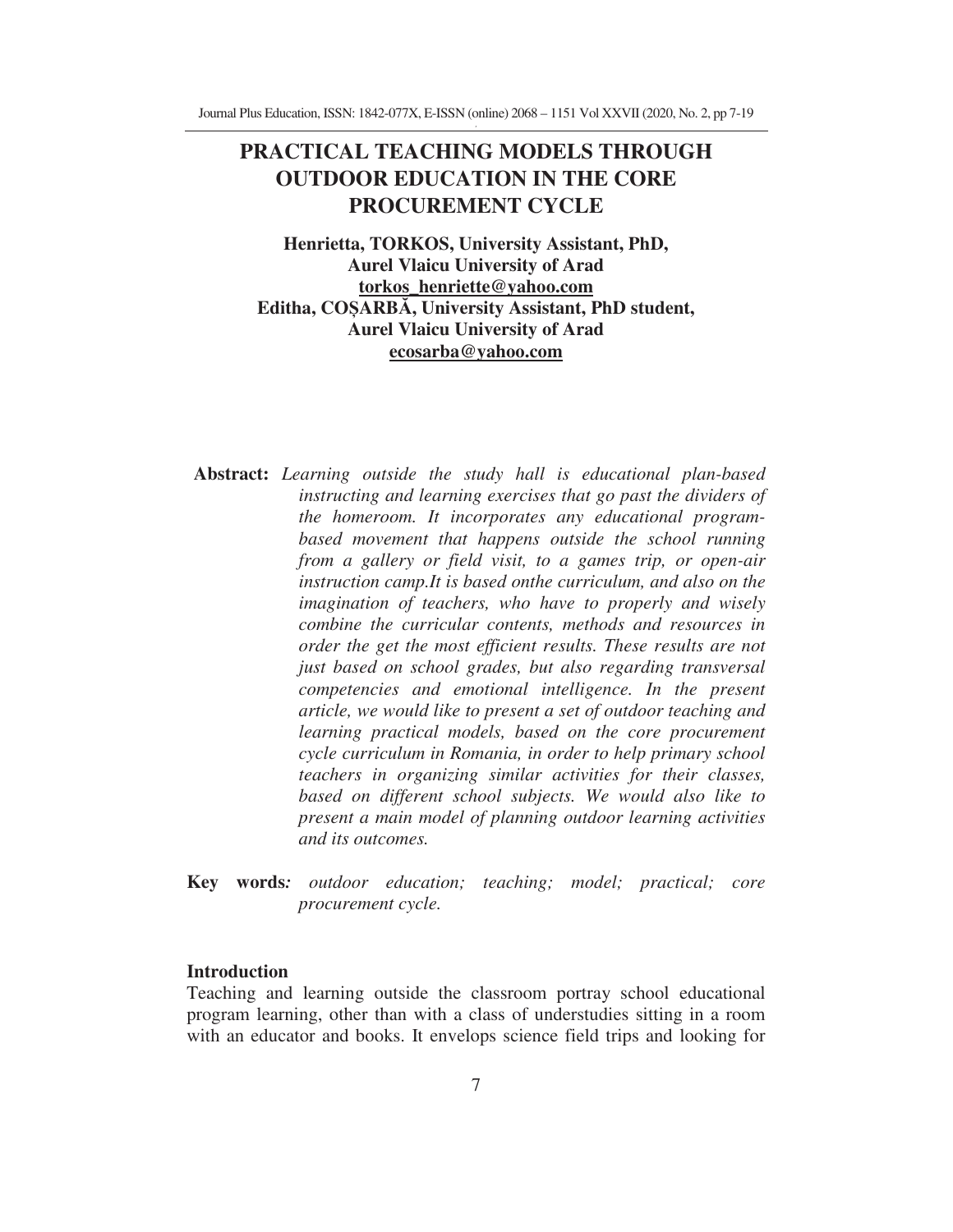creepy crawlies in the school garden, just as indoor exercises like watching stock control in a nearby shop, or visiting a gallery. It is an idea at present appreciating a restoration due to the acknowledgment of advantages from the more dynamic style. (Kellert, 2005)

It is based on specific aims that can be evaluated at the end of each outdoor educational activities. These are presented as it follows:

- figure out how to conquer misfortune
- improve individual and social turn of events
- build up a more profound relationship with nature.
- raise fulfillment through better educating and learning encounters.

Open air training is regularly utilized as a way to make a more profound feeling of spot for individuals in a network. Feeling of spot is showed through the comprehension and association that one has with the zone wherein they dwell. Feeling of spot is a significant part of environmentalism just as ecological equity, since it makes the significance of supporting a specific biological system substantially closer to home to a person. (Wells & Evans)

# **Theoretical foundation**

There is a lot of narrative proof in scientific articles about the advantages of outdoor education encounters; educators, for instance, regularly discuss the improvement they have involved with understudies following an excursion. Nonetheless, hard proof indicating that open air training has a verifiable long-haul impact on conduct or instructive accomplishment is more enthusiastically to recognize; this might be to some extent in light of the trouble engaged with directing investigations which separate out the impacts of outside instruction on significant results. (Munoz, 2009)

Various studies have recorded expanded school execution through outdoor education. Exploration has report expanded government sanctioned grades, upgraded mentality about school, improved in-school conduct, improved participation also, in general improved understudy accomplishment when understudies learn in and about nature. Also, outdoor learning successfully utilizes a more prominent scope of youngsters' insights. Numerous scientists contribute the expansion in execution to expanded significance and hands-on understanding of adapting outside.Adapting outside is dynamic and builds understudies' physical, mental and social wellbeing. A few examinations have even shown development (e.g., non-school) physical action increments with open air learning. Admittance to nature has likewise been appeared to diminish the manifestations of ADHD. Open air learning and admittance to nature additionally diminish feelings of anxiety of both pupils and educators.Outside encounters assist understudies with expanding their comprehension of their common and human networks which prompts a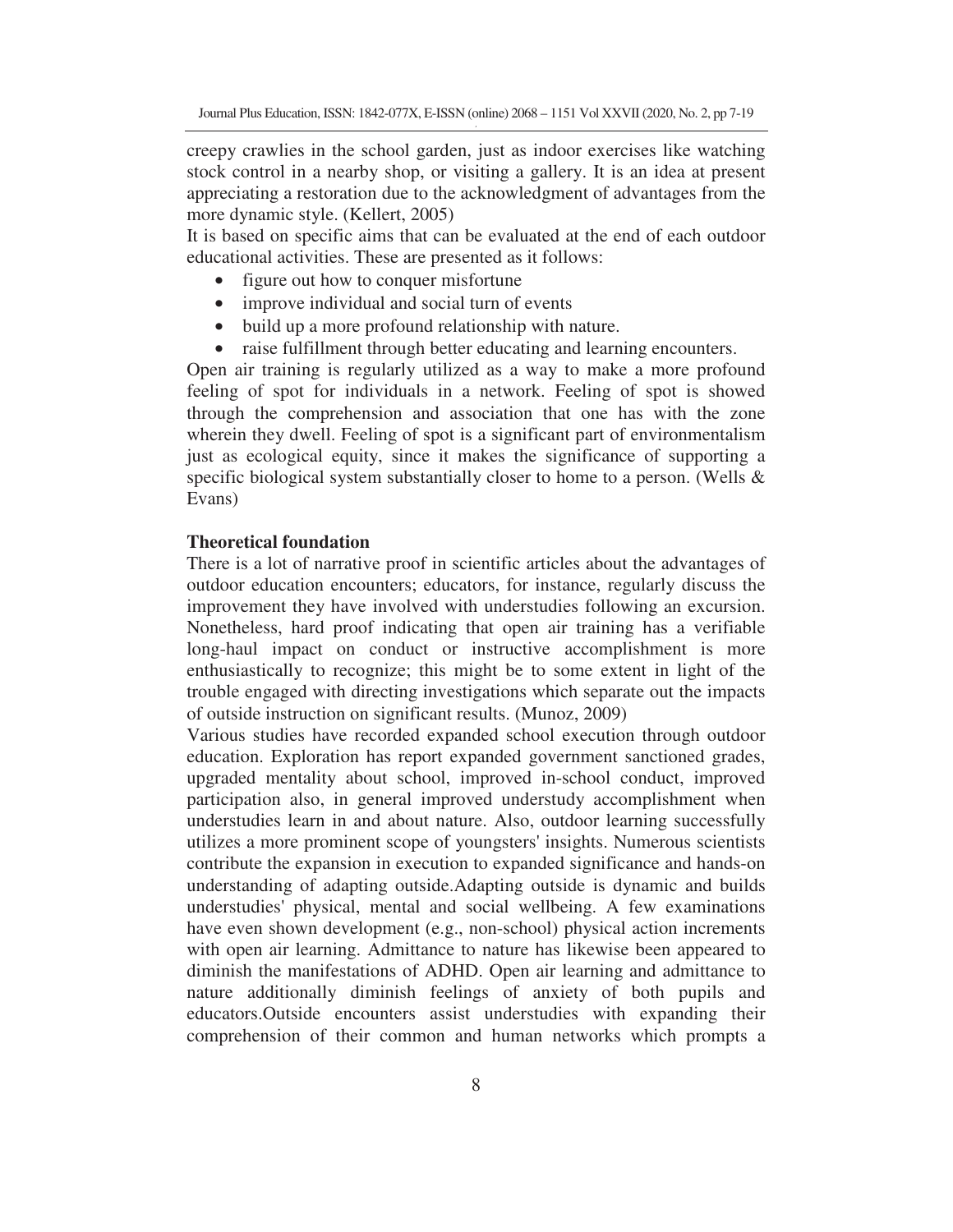feeling of spot. (Peacock, 2006) Through association with place, pupils create more grounded natural mentalities and metro practices. Outside learning encounters are the establishment of raising the up and coming age of dynamic residents who deal with their common and human relationships. (Bell &Dyment, 2006)

### **Recent perspectives**

Outdoor education, whether used as a single form of learning or as a learning strategy in traditional education, brings with its positive changes both in terms of learning styles and in terms of how to adapt existing methods in various situations. The most common way to use the outdoor approach is by using methods already established and known in outdoor contexts. In this way, outdoor education becomes efficient and easy to use by every teacher, regardless of the age of the group they work with. (Cosarb $\&\text{Torkos}, 2020$ )

In outdoor education, both traditional learning methods and interactive methods that develop the level of group cohesion can be used. Depending on the objectives set, the number of participants, the aims and the chosen framework, the methods that will be used can be established, but also how they will be adapted, so as to correspond to the needs of the group and for the whole activity to lead to learning.

In the current conception and comprehensive in terms of effects in use, the teaching method according to the definition given by Ionescu, is a way of action, a tool with which students, under the guidance of the teacher or independently, acquire and deepen knowledge, develops and develops intellectual and practical skills and abilities, abilities, competencies, behaviors, aptitudes, attitudes, etc. (Ionescu, 2003). According to this definition, it can be stated that outdoor education is an educational strategy that develops skills, and can be used in multiple learning situations.Outdoor education operates with all kinds of known methods, traditional, established, used mainly in the classroom, but also with modern, interactive, used in any environment where learning situations can be organized.

## *The organization of outdoor learning activities*

In the organization and description of outdoor activities, it is usually specified:

- $\checkmark$  the title of the activity,
- $\checkmark$  the disciplines involved,
- $\checkmark$  the number of participants,
- $\checkmark$  the number of organizers,
- $\checkmark$  the date,
- $\checkmark$  the time required to carry out the activity,
- $\checkmark$  a brief description of the steps followed,
- $\checkmark$  methods used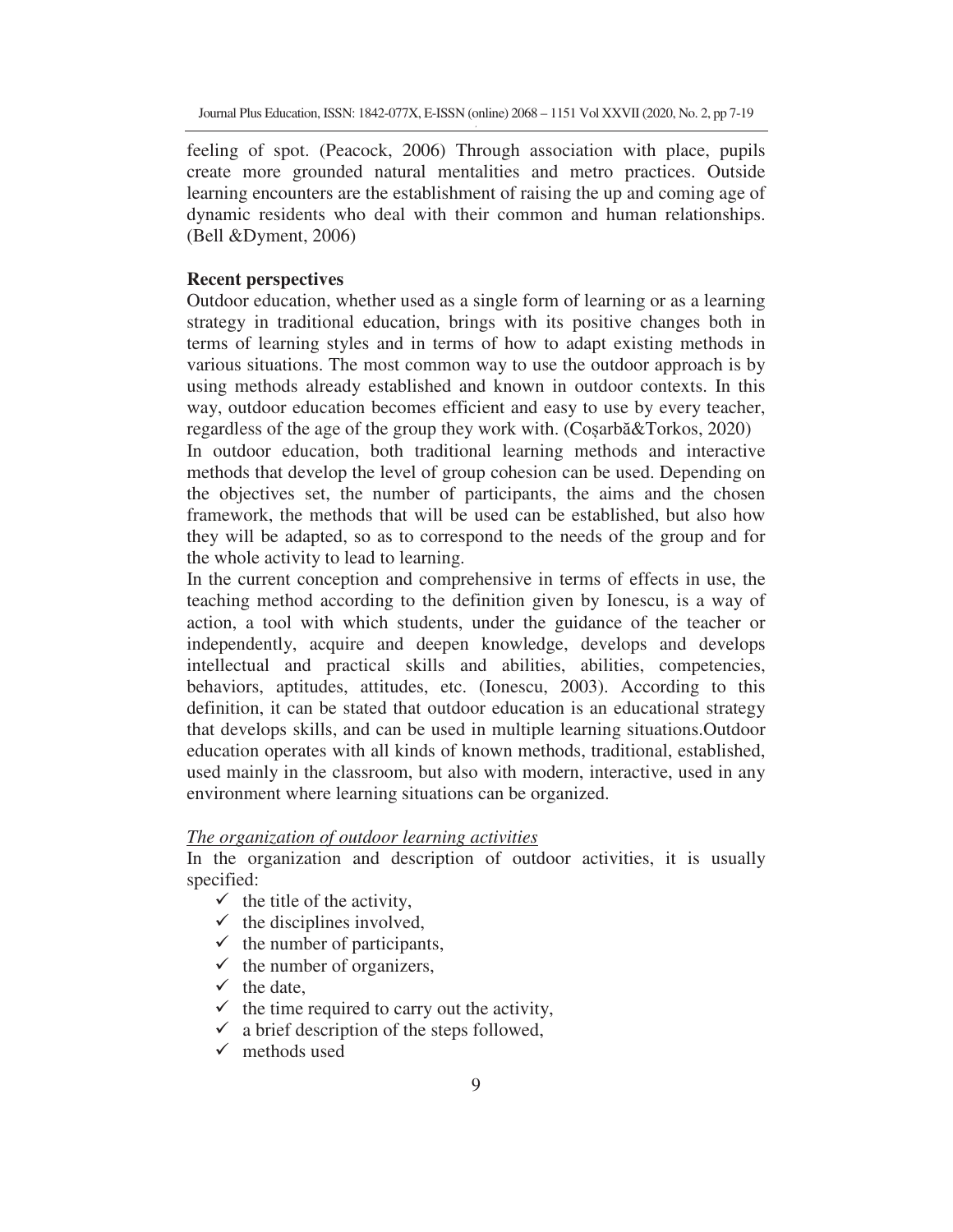$\checkmark$  how in which the teacher adapted them to the respective activity. The latter action depends on the creativity and openness of each teacher organizing outdoor activities. Equally important is the correlation of the method with the framework and the contents pursued. In external education, interactive group teaching strategies are used, which favor the interrelation exchanges between the participants in the activity through interpersonal processes of cooperation and constructive competition, because this approach is allowed, even facilitated by the easy space in which activities can take place.

The personality of students in a class is constantly shaped by the processes of communication and interaction exercised within it. According to the literature (Roman&Bala, 2010), life in the classroom has as a constituent element cooperation in activity. This action is carried out by relating the students, involving participation in solving a common task established by the class, a group of students or the teacher. Through cooperative learning activities the student can amplify his relationships with colleagues because engaging in a common activity allows information to flow faster. Through outdoor activities that involve the use of interactive methods in combination with traditional ones, learning is achieved through dialogue, cooperation and has the effect of improving individual intellectual performance. The light and open environment offered by outdoor education challenges the teacher to resort to methods that are not exclusively frontal, offering students opportunities to interact. At the same time, teachers who choose outdoor education as a way of carrying out instructive-educational activities are put in the situation of thinking about various activities using various learning methods.

The conceptual scheme of the model proposed (Fig. 1), contains the following elements:

- Outdoor education activities
- Curriculum of the fundamental acquisitions cycle
- The transversal competencies pursued
- Deployment environment
- Materials and tools used
- Actors involved
- Evaluation method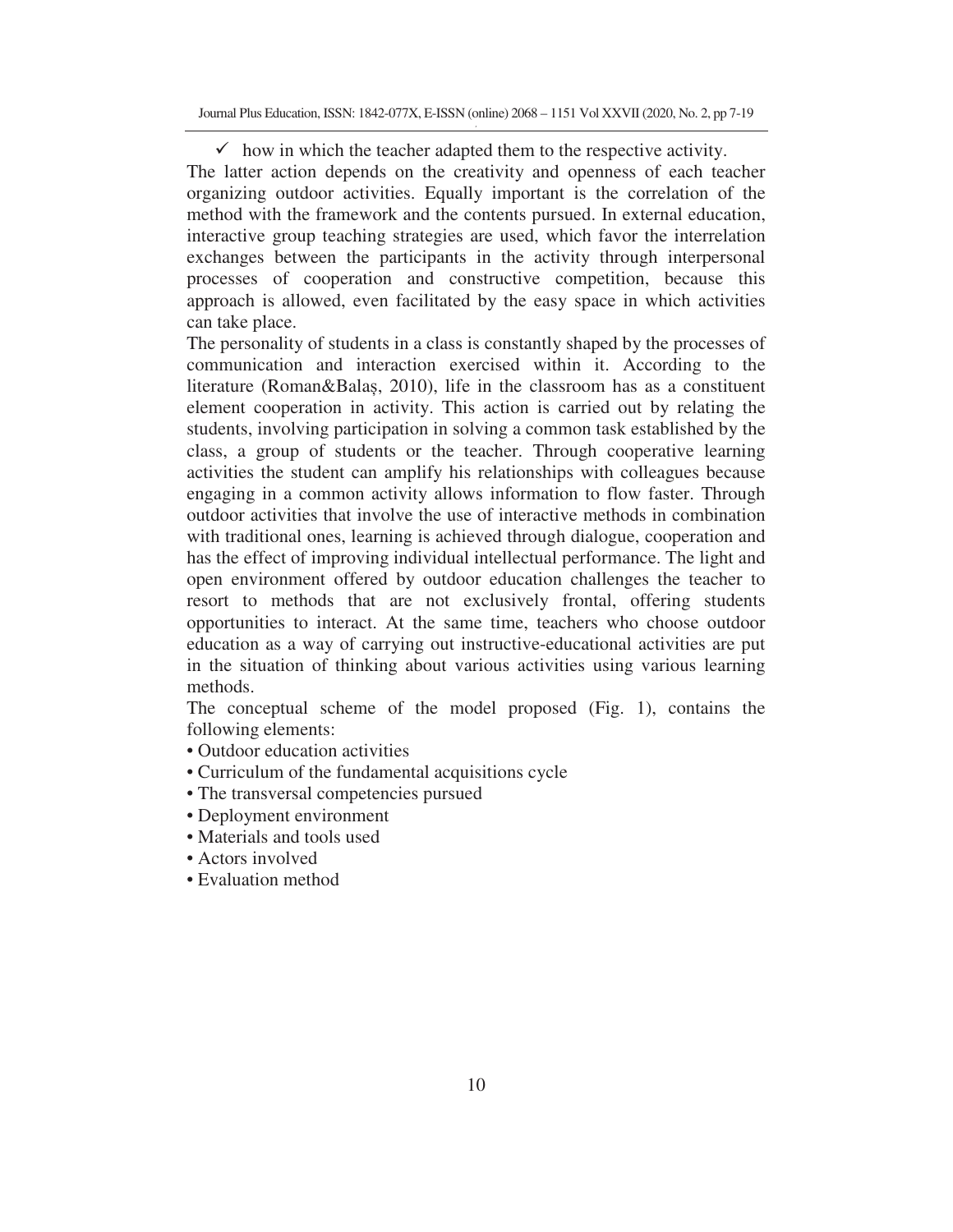

Fig. 1. The outdoor learning activity preparation model

# *Examples of outdoor learning activities*

In some educational systems, the National Curriculum includes directions for the participation of students of all ages in a series of outdoor, planned, progressive and creative learning experiences. These are challenging opportunities that occur throughout and outside of school. In Romania, following the analysis of the National Curriculum, we notice the encouragement of this type of activities and learning experiences even if they are not mentioned in documents as activities belonging to outdoor education. If there are so many motivations and positive directions in this regard, all that remains is to face the challenges of ensuring that outdoor education is strongly anchored in the curriculum, so that it becomes a reality for students in Romania. This approach becomes a responsibility of each teacher, who will have to plan and integrate outdoor education activities in the instructional-educational process, in the form of interdisciplinary projects and in the form of cross-curricular activities. Each curricular area is molded to outdoor education, because each discipline has specific benefits in this regard. When planning outdoor activities, connections with educational activities undertaken in the classroom should be taken into account in the context of using the curriculum as a whole. Instead of offering a week of outdoor learning or a special day of outdoor workshops, it is more desirable that formal activities that take place in the outdoor environment be part of a holistic teaching-learning approach that is linked to a process. educational complex in progress.

Outdoor education is used in schools all over the world, at all curricular levels. The practice of outdoor activities within the core subjects reflects the confidence of teachers in the fact that curricular objectives can be met through this approach. The members of the management of the schools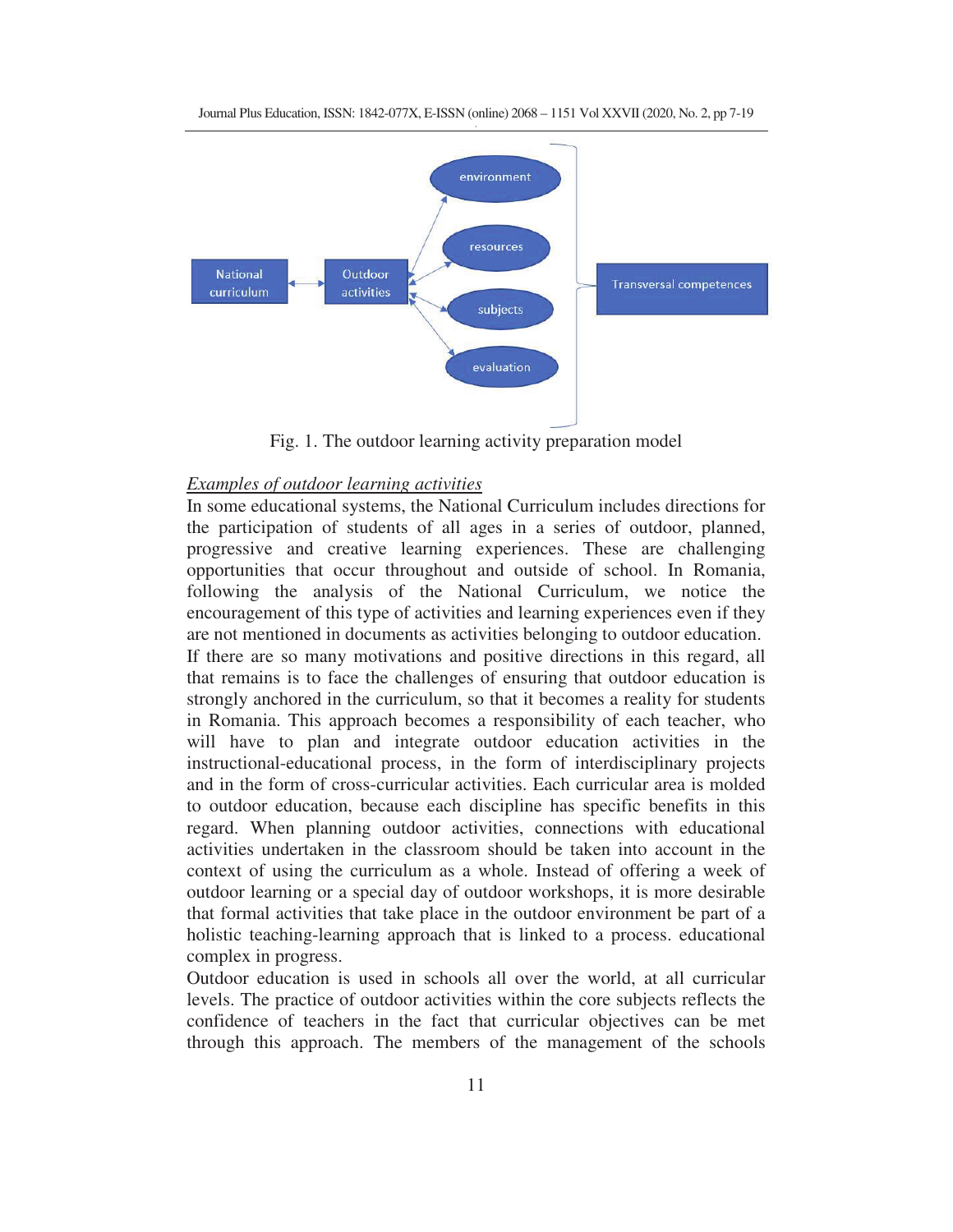where this type of education is constantly used also state that they have visibly intensified the effects of learning, motivated the students and encouraged the teachers to be innovative. The University of Plymouth, England, published a guide report in 2016, in which it presented the main valences of using outdoor education:

- > Inspiring creativity in the area of language and communication, through the first-hand experiences they received from nature, because starting from real experiences in nature you can reach real compositions that greatly develop children's vocabulary and writing.
- > Supporting the main concepts in the area of mathematics and science, transforming the difficult ones into realities (for example the concepts of perimeter, area, lengths, quantities)
- Ensuring experience and admiration, which transforms the entire curriculum into a living one, by leaving the science laboratories and putting students in direct contact with the natural environment. (Plymouth University England, 2016)

As specified above, outdoor education is based on various topics, is focused on the main curricular areas, integrating several disciplines and even more curricular areas. In the following we will present some ideas that illustrate the potential of putting outdoor education into practice with the related activities, on curricular areas or large study topics.

#### *Outdoor education models in teaching language and communication*

Most Romanian authors, writers of poetry, prose or drama, use nature as inspiration or as a place for events in their works. Some students who are shy to express themselves in writing in the internal environment will find the external environment less formal and will be motivated to do so there. Also, the involvement of children in practical outdoor activities helps them to build a specific vocabulary, and when returning to class, outside experiences will be useful in understanding the contents to be studied and in understanding the texts read. Nature can become a source of inspiration for young authors, and they can learn about the process and purpose of writing in real society.

Outdoor activities that develop students' desire to communicate and write are done starting with finding ways to leave traces, regardless of the surface and the tool used. You can use different types of soil, dust, air, water or different leaves. It is encouraged to write short lyrics on any of the surfaces mentioned above, which are then photographed to keep the memory of the work done, but also to be able to evaluate.

You can choose different objects from nature, by each participant, after which you can create stories including one of the chosen objects. The object is passed on, the story can continue with another participant who in turn adds another object. The line continues until all the ideas are exhausted.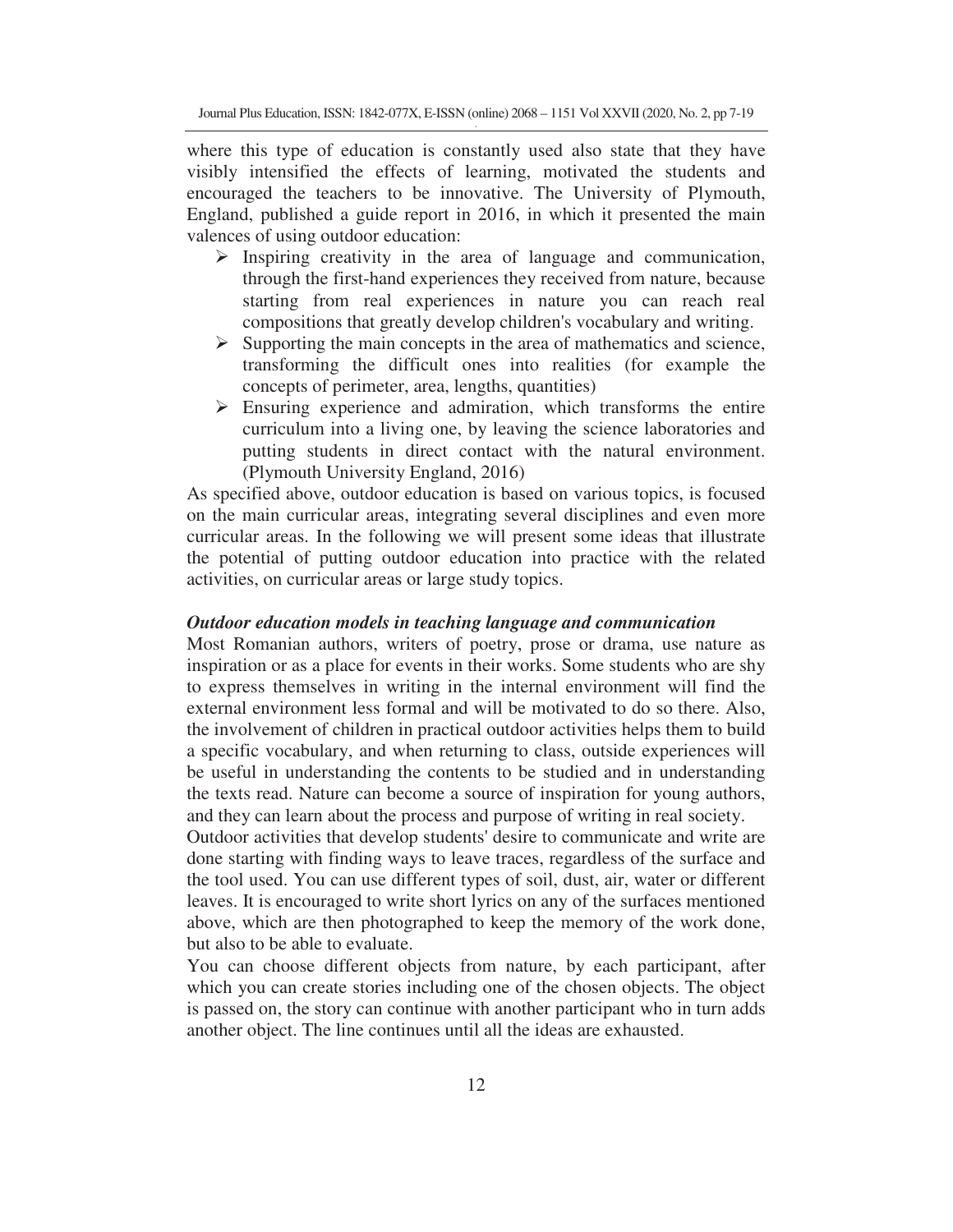An activity that stimulates the desire to read and is specific to any age, is to choose a book or story, and read it in a chosen location outside. Spaces can vary, starting from a corner of the school grounds, to the school yard, or even in a tree, it is important that the chosen location is related to the title of the book or story. It is recommended here, as an evaluation, to observe the emotional connections of the subjects with the chosen place and story. The teacher's reading can be done by a campfire or in a shady place, where students can sit relaxed, and listen to the story sitting on a stone, in a calm and noise-free environment.

#### *Forms of outdoor education in education for society subject*

Learning about the world and society is a fundamental experience that every student needs to understand the present and future directions. He must also be aware of places and environments rich in history and tradition. As mentioned in previous chapters, knowing the environment in which the child lives and develops can help him become more connected to the local community. Social and historical content becomes more relevant when students come into direct contact with different people, hear more opinions and can ask questions. The use of various places in the social environment gives students the opportunity to empathize with the communities of the past and those of the present, especially by visiting historical sites they study in textbooks, comparing images with the realities they discover, analyzing objects from the historical past, etc. In order to develop a sense of perception of space and time, it is recommended to create maps, either of the local community or of tourist destinations with educational values in terms of history.

Students can create a replica of a museum, or even an outdoor museum. Students can participate concretely in this activity through their own contributions, bringing from home an old object to discuss, describe the story of the object, play with objects, share the history of their own family, even involve family members, presenting and inviting them to the activity.

Other activities can be carried out around old photos, they can be placed in chronological order, assumptions can be made about the place and time they were photographed, about the significance of each. Maps can be made of the school or of some places present in the local community, which hide tradition, which show respect for human nature and for the rights of each individual.

Visits can be made to historical or archaeological sites, and even to famous places of battle or places where the nation's heroes are honored, with the specification to give each student enough time to develop empathy for the events and people who participated. Discussions can be organized about how these events have influenced religion, culture, history, traditions today.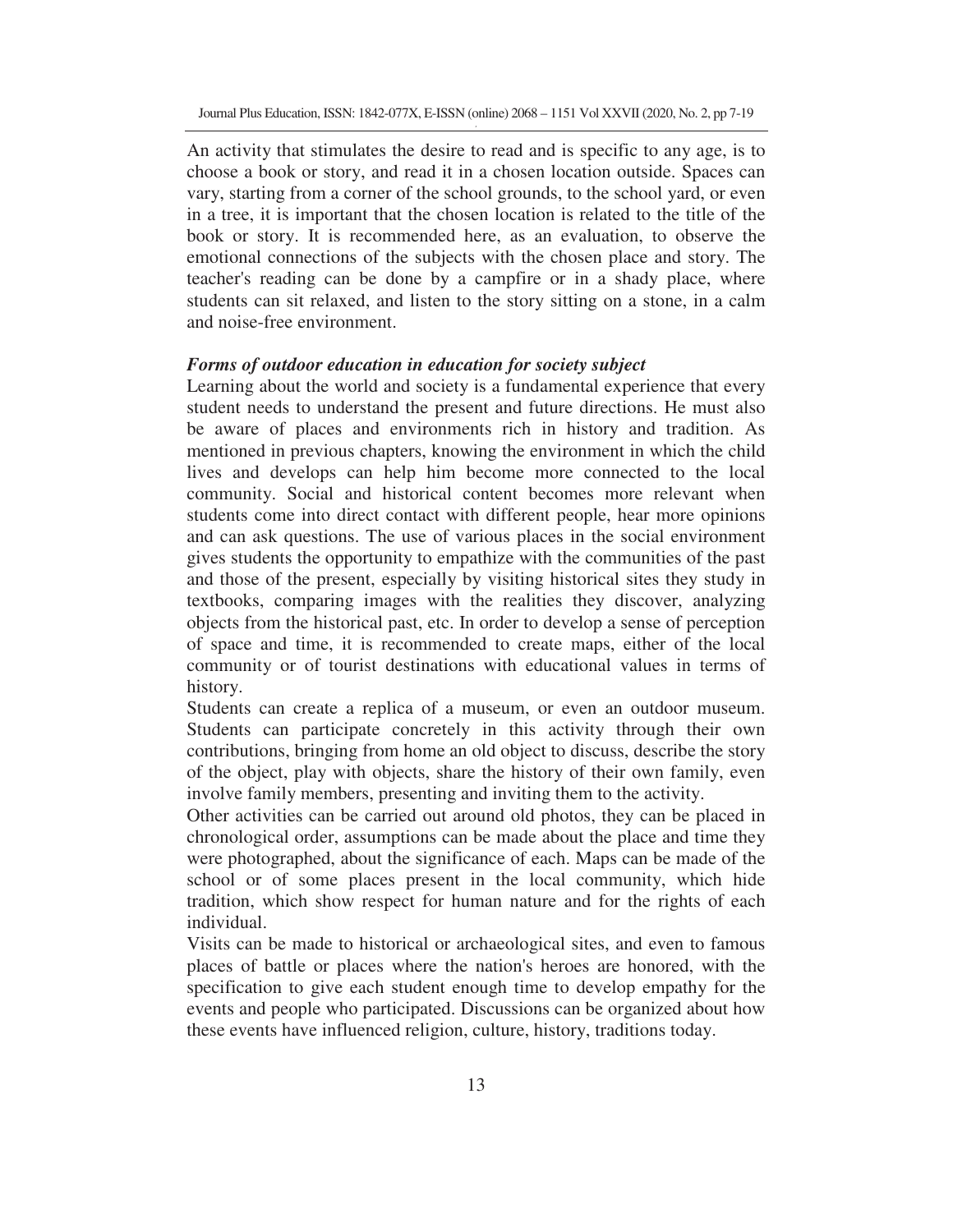Journal Plus Education, ISSN: 1842-077X, E-ISSN (online) 2068 – 1151 Vol XXVII (2020, No. 2, pp 7-19

This curricular area also includes religious education, or more recently moral education. Within these activities, real opportunities arise to explore the existing beliefs and values in the world. Being in the external environment, the soul is calmer, and the individual can ask personal questions: Who am I? What is the purpose of life? Who rules the universe? Where are we going? and so on,the great religious traditions of the world, the differences in spirituality and the varied way in which each person seeks to connect with the divinity, are topics that can be debated in these activities. Outdoor environments, be they places of worship, temples, churches or even nature in its very simplicity, are resources meant to encourage personal reflection and development from a religious or spiritual point of view. Freedom of expression, communication, choice of discussion partners, the joy of touching, touching, smelling, feeling, speaking are just fragments that offer rich learning experiences. (Torkos, 2018)

In this sense, some clear examples are presented that can be used in outdoor activities that have as their theme religiosity or spirituality. For example, you can visit well-known places that have a strong religious charge, where you can discuss religious objects, or you can participate in various religious events, festivals, traditions. You can analyze different types of letters or documents; you can study religious texts or other symbols. In outdoor education, small gardens can be created to serve meditation and selfdiscovery, they can be decorated with different plants, decorations, wooden benches or statues. Interculturality can be practiced at the most intense levels, and the degree of respect and acceptance of students increases with each other by knowing the culture of all members of the group. They can share different games or religious songs, dances or traditions, and others can get actively involved and try to play them, thus fully integrating and empathizing with the person in question. You can write or draw different symbols, drawings on asphalt or in earth and sand, representing the culture or religion of each people. Artifacts can be painted or even made of clay or ceramics, which are then used to decorate the study area. Usually you can make paintings on glass, create different murals, make collages of glass or porcelain, etc.

Romania is a rich country and from this point of view, temples, places of worship, splendid courtyards of churches, exceptional monasteries, all these contributing to the discovery of the self, and the discovery of each individual's place in society and history, in nature. Living a simple and satisfying life can lead to great satisfaction on all levels of life. Through outdoor education in combination with modern curricular requirements, authentic, multi-cultural, integrated, holistic learning is designed for the needs of each student.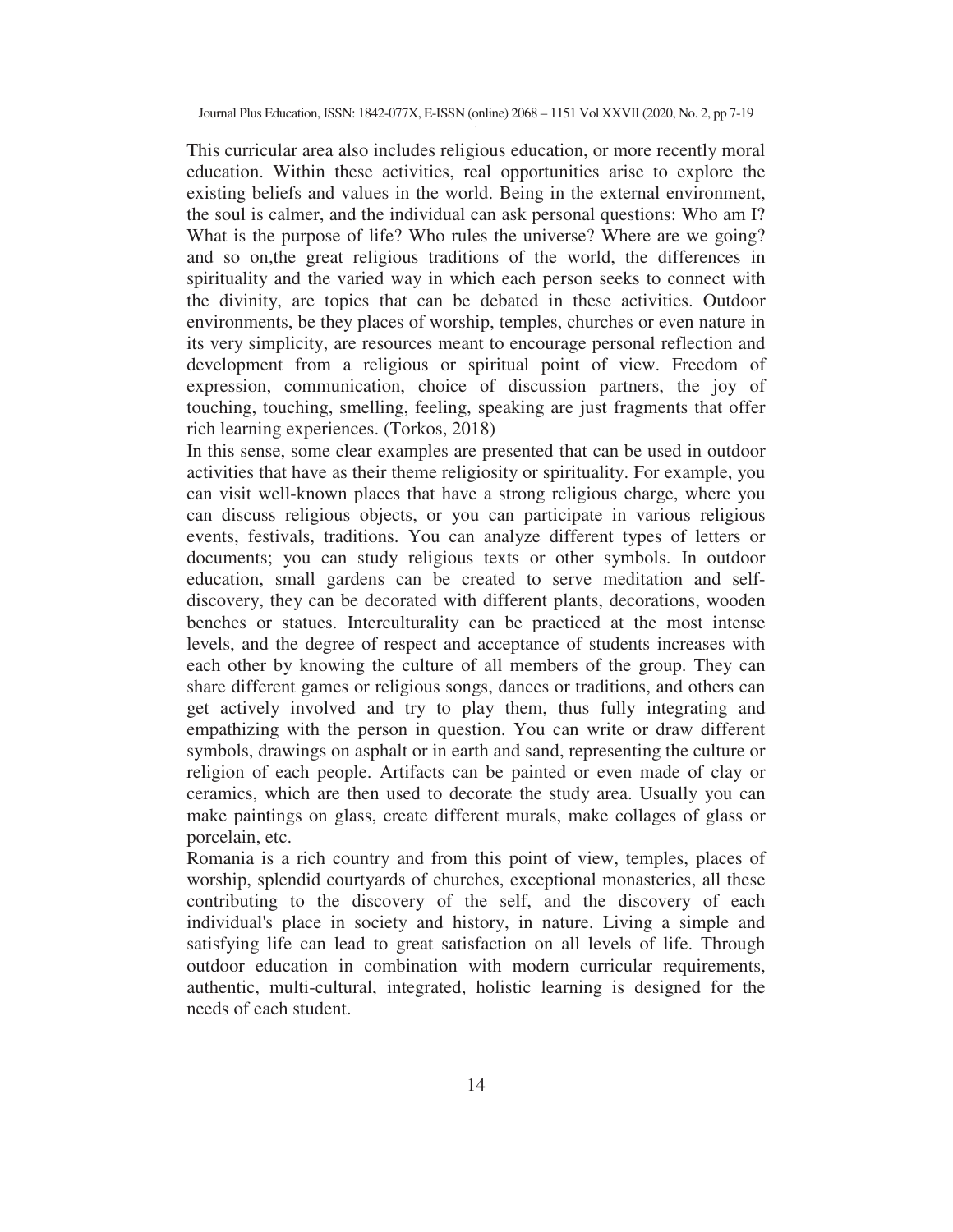Journal Plus Education, ISSN: 1842-077X, E-ISSN (online) 2068 – 1151 Vol XXVII (2020, No. 2, pp 7-19

*Examples of outdoor activities used in teachingmathematics and sciences*  Every student needs to develop a deep understanding of mathematical concepts and numerical skills, so they must engage in value contexts in which these abstract concepts can be applied to real life situations. In order for this approach to take place, it is recommended to use outdoor education in this curricular area as well. Numbers serve to make people's lives easier, and this must be understood even from an early age. Mathematics or science should not be difficult and should not scare students. Children can benefit from learning mathematics using outdoor strategies through the access that nature or the outdoor environment offers to various resources. Practical work as well as teamwork help students to develop communication situations through which they independently develop their mathematical language.

There are many activities in this regard, which can be used at any age. Especially at the level of the fundamental acquisition cycle, when students are eager to learn and curious to experiment, the mathematical and scientific activities carried out outside the classroom are more than beneficial, streamlining learning and the pace of accumulation of educational experiences leading to learning. Distances, measurements, comparisons with different objects collected from nature, calculations or the use of mathematical or physical formulas are much easier in nature, when students have the opportunity to experiment in a practical, direct, and not abstract. For some students this is a real help, because abstract concepts are harder to understand. At the preschool level, as they are used to learning through the use of different tools, it is more difficult for them to adapt to school age, where the use of these educational resources is increasingly rare.

A useful exercise in calculations is the one in which the students sit in a single row, one behind the other, and at the organizer's whistle, they run one by one, on a distance of 400 meters. At the end of the race, each student will hear a simple operation with two terms, addition or subtraction, and will choose the result from a lot of posters that will be placed in front of him on the ground. The strong points of this exercise are: spending time in nature, physical exercise, a minimum of competitiveness, enough time to think about the exercise, fun, learning through play, etc. If such an exercise were done in the classroom, there would not be enough time for each child to go to the blackboard, on top of that there would be embarrassment and fear that he has to answer correctly or he will be laughed at in front of colleagues. During this exercise, each child has the opportunity to come forward, even several times in 15 minutes allocated to the exercise, and teachers have the opportunity to add other exercises at that time and capitalize on other content.

Another exercise designed to ensure the practice of mathematics is that in which each student stands with his feet apart in front of a tree and moves his gaze from the top of the tree to the base. When the student can clearly see the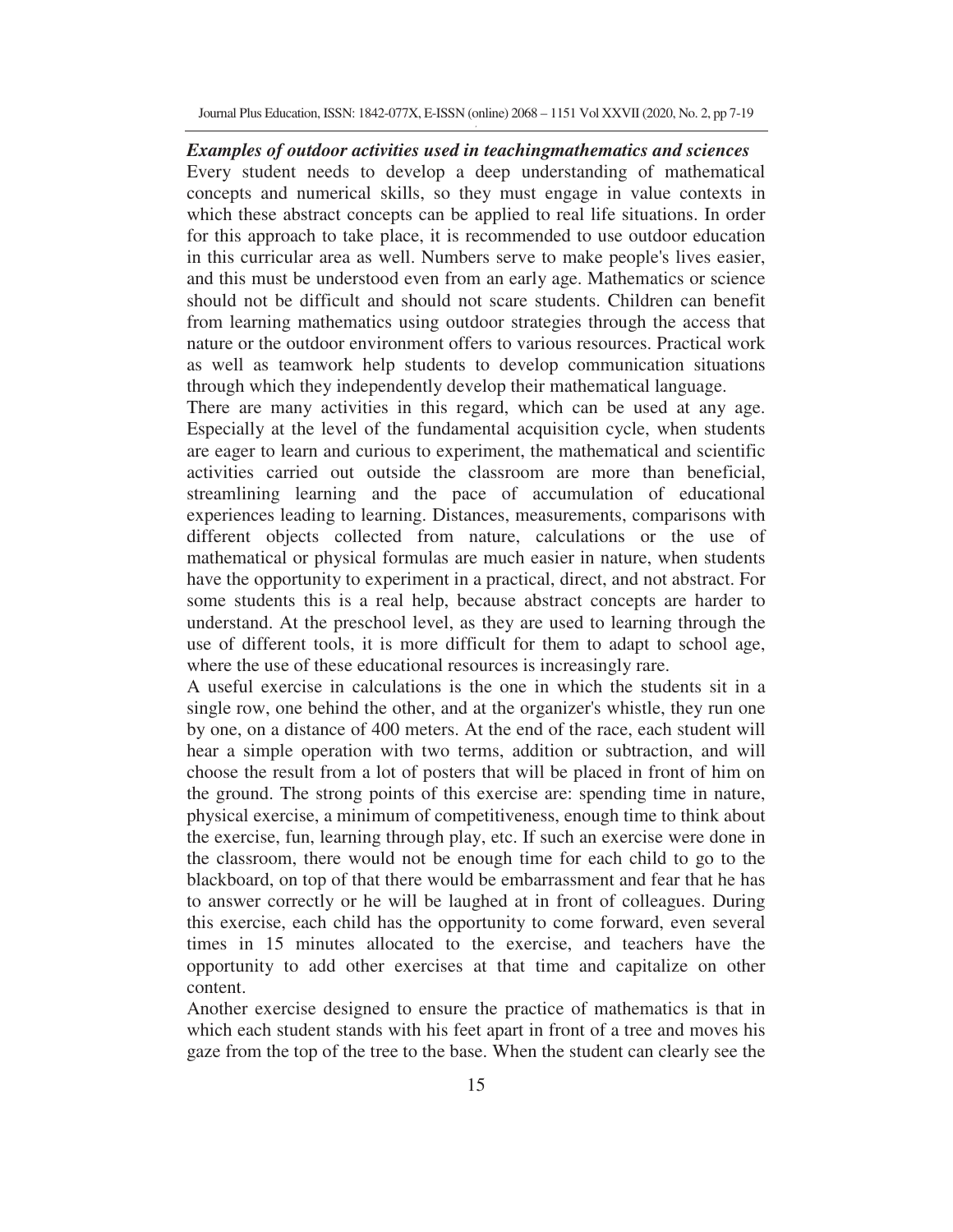top of the tree, he will ask a colleague to measure the distance between the child and the tree. Then, to this distance is added the number that represents the length of the first student's leg. The end result is actually the height of the tree. (West Lothian Primary School, 2017)

Choose a place on the school grounds and mark it with chalk. Students spread over the entire surface of the field and choose different ways to reach the marked place. Beforehand, they estimate how many of the chosen moves will be needed to reach the marked place. The estimate is tested by the actual implementation of the movements. The exercise can be repeated by choosing other movements during the time allotted to the activity. (Education Scotland, 2011)

Introductory exercises in mathematical activities, with short duration, can be the choice of stones of different sizes and the choice of a partner. It will be calculated who has more and who has fewer elements. With a chalk, draw the representative signs  $(\leq, > \circ r)$  to measure the quantities or sizes of the objects found. The activity can continue with the change of partners and with the performance of other measurements using the same representative signs. (Education Scotland, 2011)

Usually the mathematical exercises performed in the outdoor environment start from the students' curiosities and questions: How tall is the biggest building belonging to the school? How can we measure it? Each student can come up with answers and ideas, and even choose the most appropriate ones and test them. All the exercises are discussed in the classroom, and even some of them are written down in notebooks and thus the educational process is continued, the two spaces complementing each other.

Within the natural sciences, a discipline belonging to the same curricular area, as many outdoor activities can be performed. It has been proven that all disciplines that are based on science are studied much more easily in practice, outside the classroom, where each student can experiment at his own pace. Natural sciences connect biology with physics and chemistry, and studied in the natural environment and out of the ordinary classroom, students have unique learning experiences. In addition to these aspects, the natural sciences studied in the external environment, encourage the correct thinking of children related to the correct use of resources and related to the impact of man on the environment. Moreover, students have the opportunity to interact with the natural environment and its elements, learning freely about plants and animals, climate, cardinal points, etc. The effects of these outdoor activities do not take long to appear, because the respect for the environment and for all those around it increases in this way. Observation, experience, scoring and drawing conclusions are the steps that usually take place during science classes at the level of the fundamental acquisition cycle. Many principles can be observed, understood and applied even on a simple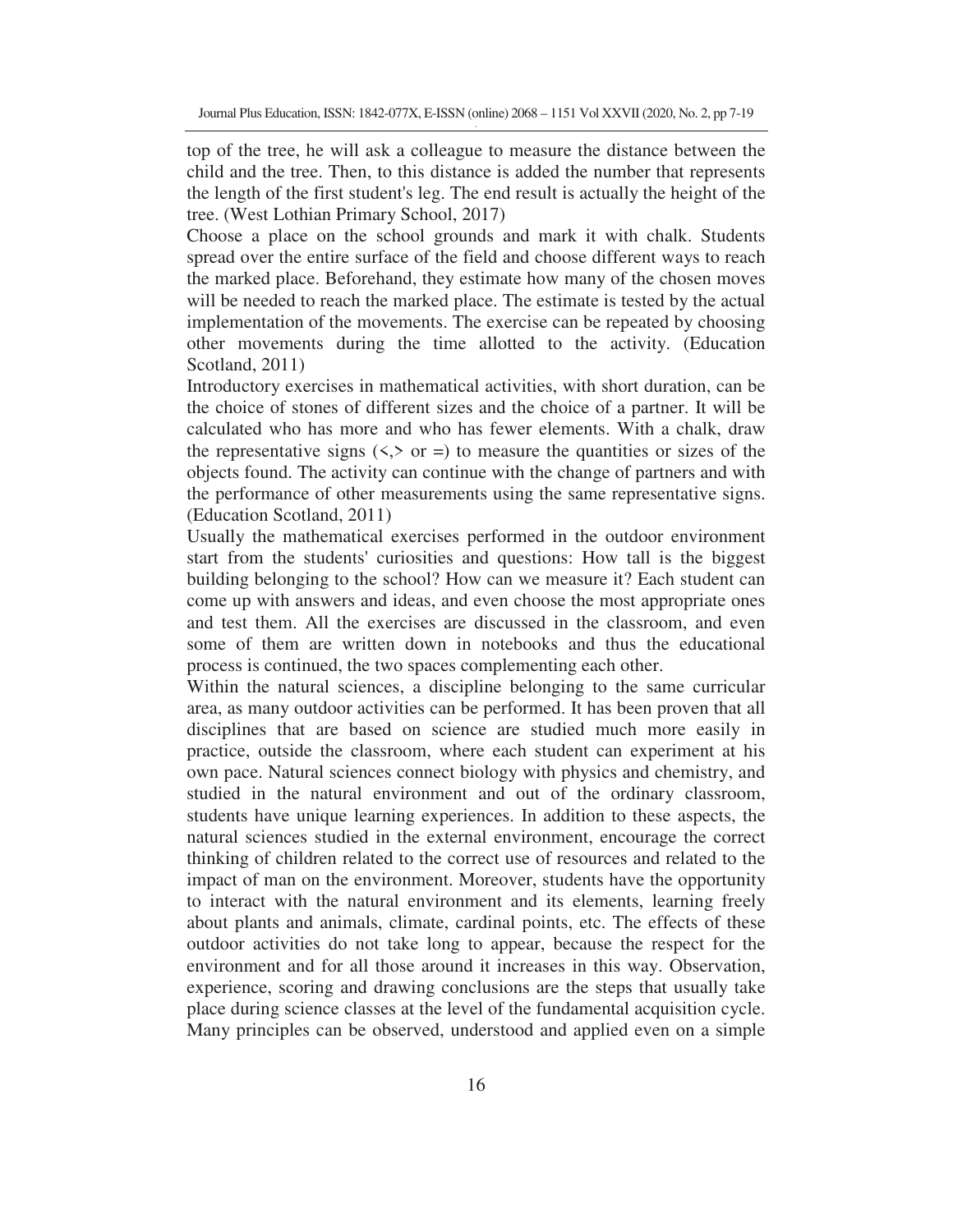outing in nature or even on a simple walk around the school or on green spaces. (McCoy, 2010)

Suggested activities in this regard include experiences started right in class, when students can germinate some wheat seeds in a jar and can wait for the plant to grow in a jar, this exercise being beneficial in the sense that it is desired to explain the components of a plant. The exercise can continue with planting small trees, plants or flowers around the school or in the school garden. The activity can continue in the classroom, where students can come up with ideas about how to best care for these plants, how they grow or how people can intervene in their growth process. (Nature learning initiative, 2013)

More complex activities can be achieved by sending students to the school yard and encouraging them to find and photograph different plants or insects, discuss identified differences, motivate their choice, make an exhibition with all the photos and especially write down the multitude of questions. which can be born related to everything they observe, hear or feel in the external environment. Together with a partner, or in a small group, you can discuss questions and select those that are connected to the area, discipline, or topic of Science. This exercise can continue if the organizer asks students to choose those questions that can be researched, and together or in small groups to try to find answers.

Students can make short outings in the four seasons and observe the changes that take place in nature. Orientation, or orientation with map and compass is a very good example of this. In order to have a clearer picture of the orientation activities, we want to present the steps necessary for such an activity. Each orientation lesson begins with a plan. As leaders of the orientation activity, we need to know exactly the number of students we will work with. We also need to choose an area, taking into account some of the following aspects: size, placement, age of the children involved in the orientation activity and the difficulty of the terrain. The next step is the map. If there is no map of the desired area and the leader cannot borrow or print it, he must create it himself. (McNeill, 1996) There are several applications that may be useful in this case, but if there is no other possibility, the leader can adapt an existing map to the needs of the group. The leader can also present different maps to the students, so that they can get a more obvious picture of the types of maps they can work with. Explanatory discussions should be made about the elements that can be found on a map, for example the colors of the relief forms, how they are represented, what each means, the measures on the map versus their meaning in reality, where the dangerous areas are, where there are areas slippery or damp, what areas should be avoided, etc. All maps should include the following: ladder, north arrow, legend and title. For starters, you can make maps of the classroom, of the school, of smaller areas, and you can study with the class before the longer outings. (Bagness,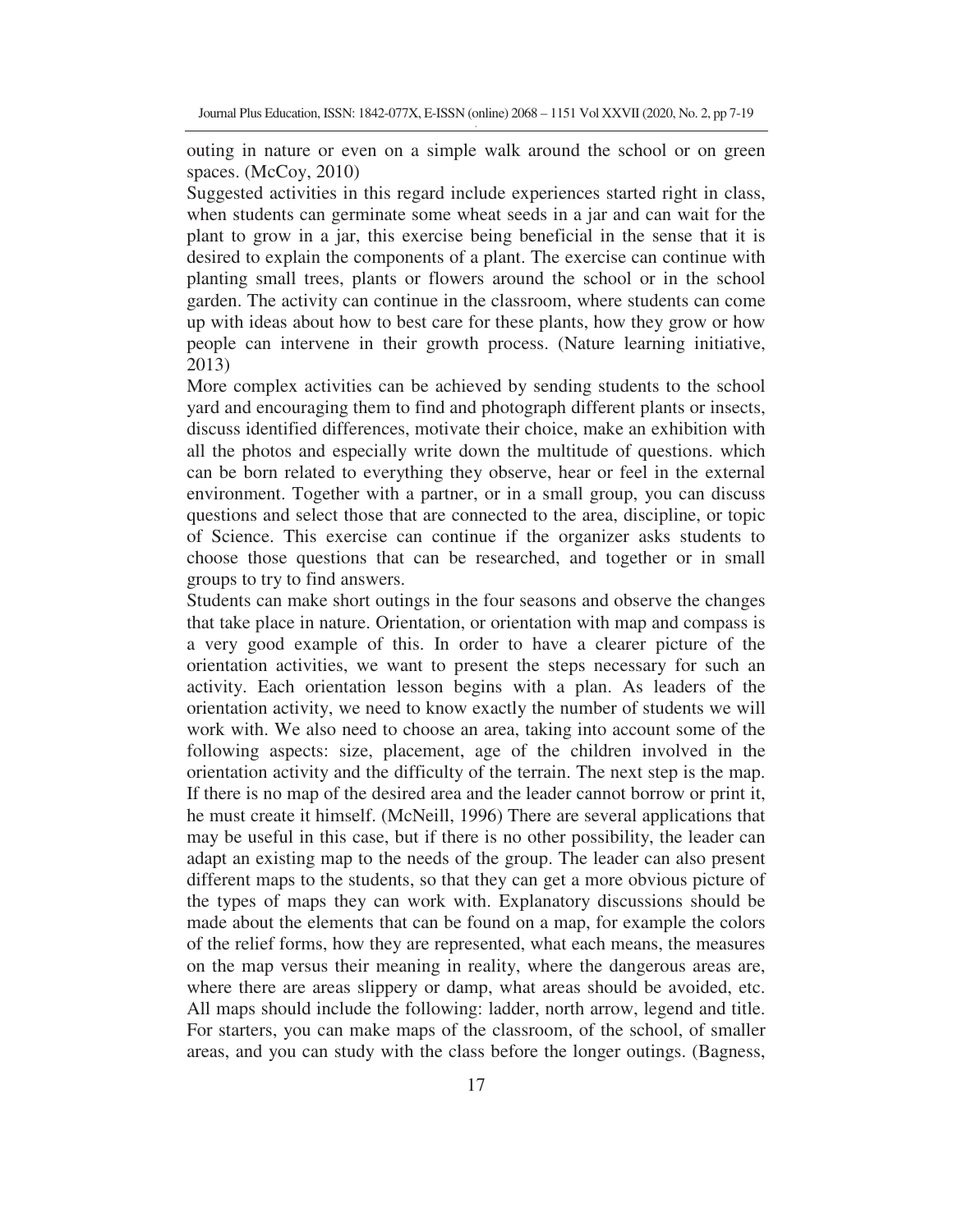1995) There are three types of orientation activities: with compass, map and compass, and only with map. (Kjellstrom, 1994)

There are certain steps that should be taken into account when planning guidance activities, with reference to safety and risk. Students should have a general knowledge of the plants and wildlife they may encounter along the way. They should know what they can touch, what they can pick and what they can eat. (Palmer, 1998) They should be aware of poisonous plants and animals and all the dangers involved. They should have first aid equipment on them and should know how to use it in case of accidents. Clothing is another important aspect of this type of activity. Each student should be responsible for dressing appropriately and bringing their own watch. The participant in well-equipped orientation activities must have a whistle, a long-sleeved shirt, a wristwatch; wrist compass, durable and comfortable boots or sneakers, tear-resistant old pants. (Bratt, 2002) They should also have a backup plan in case of sudden changes in the weather, and the group must stay together at all times and act responsibly at all times of the activity. Perhaps the most important aspect is the experience during these activities, because observation and living are the main aspects of orientation activities. You can analyze plants, animals, geographical areas, spaces and land. All these experiences are rich in learning situations, which can only take place outside.

# **Conclusions**

Teachers who have integrated outdoor activities into the daily routine of students, unanimously say that after a short time it does not matter to be outside, in an outdoor environment, but the learning that takes place there. After a while, the planning of activities did not focus on "outdoor education", but the curricular area and disciplines involved, or even the topics that will be used, because the venue is no longer the main concern, but the experiences that took place in that environment. This really means a learning experience that continues regardless of time or space, an experience that will never depend on boundaries.

## **References**

Bagness, M., (1995), Outward Bound Orienteering Handbook, Lyon's Press

- Bell, A. C., Dyment, J.E., (2006), Grounds for action: Promoting physical activity through school ground greening in Canada, Evergreen. http://www.evergreen.ca/en/lg/pdf/PHACreport.pdf
- Bratt, I., (2002), Orienteering: The Essential Guide to Equipment and Techniques, Stackpole Books

Cosarbă, E., Torkos, H., (2020), The professional values of primary school teachers, Agora Psycho-Pragmatica, Vol 1, nr. 14,